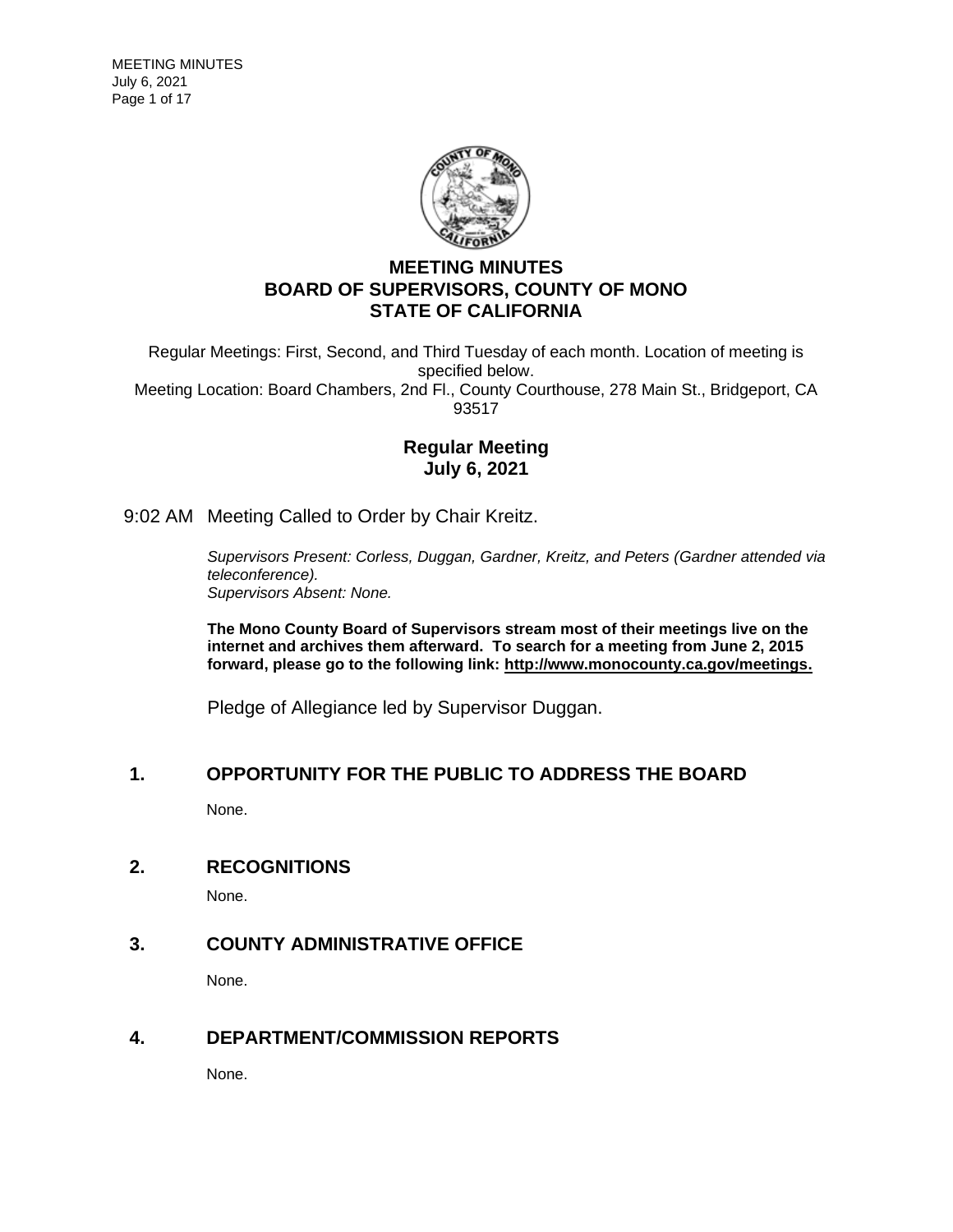# **5. CONSENT AGENDA**

(All matters on the consent agenda are to be approved on one motion unless a board member requests separate action on a specific item.)

# **A. [Board Minutes -](https://agenda.mono.ca.gov/AgendaWeb/CoverSheet.aspx?ItemID=13430&MeetingID=789) June 1, 2021**

Departments: Clerk of the Board

Approval of the Board Minutes from the Regular Meeting on June 1, 2021.

**Action:** Approve the Board Minutes from the Regular Meeting on June 1, 2021.

**Corless motion. Peters seconded. Vote: 5 yes, 0 no M21-144**

# **B. Letter of Support - [Legislative Action to Ensure Child Support](https://agenda.mono.ca.gov/AgendaWeb/CoverSheet.aspx?ItemID=13477&MeetingID=789)  [Payments go to Families First](https://agenda.mono.ca.gov/AgendaWeb/CoverSheet.aspx?ItemID=13477&MeetingID=789)**

Departments: Clerk of the Board

Letter of support from the Mono County Board of Supervisors to State legislators regarding legislative action to ensure child support payments go to families first.

**Action:** Approve letter as presented and authorize Board Chair to sign. **Corless motion. Peters seconded. Vote: 5 yes, 0 no M21-145**

# **C. [Appointments to the Assessment Appeals Board](https://agenda.mono.ca.gov/AgendaWeb/CoverSheet.aspx?ItemID=13479&MeetingID=789)**

Departments: Clerk of the Assessment Appeals Board

Appointment of one regular member to the Mono County Assessment Appeals Board (AAB).

**Action:** Appoint John Migliore as a regular member of the Assessment Appeals Board, for a term which ends September 05, 2021. **Corless motion. Peters seconded. Vote: 5 yes, 0 no M21-146**

# **D. [Monthly Treasury Transaction Report](https://agenda.mono.ca.gov/AgendaWeb/CoverSheet.aspx?ItemID=13455&MeetingID=789)**

Departments: Finance

Treasury Transaction Report for the month ending 5/31/2021.

**Action:** Approve the Treasury Transaction Report for the month ending 5/31/2021.

**Corless motion. Peters seconded.**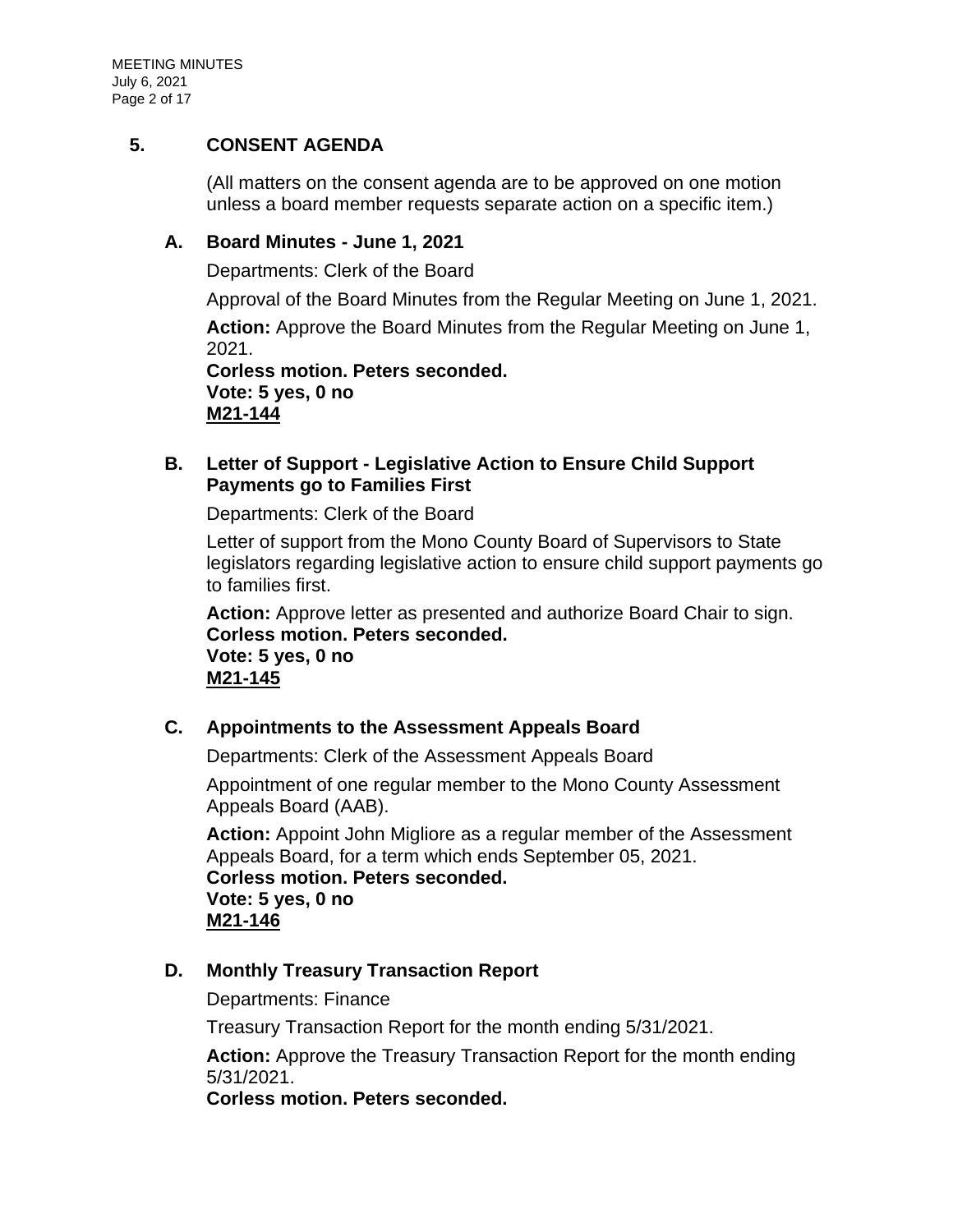### **Vote: 5 yes, 0 no M21-147**

# **E. [Advisement of Nonprofit Organization Represented on the Juvenile](https://agenda.mono.ca.gov/AgendaWeb/CoverSheet.aspx?ItemID=13442&MeetingID=789)  [Justice Coordinating Council](https://agenda.mono.ca.gov/AgendaWeb/CoverSheet.aspx?ItemID=13442&MeetingID=789)**

Departments: Probation

Pursuant to WIC 749.22, the Board of Supervisors is to be advised of the nonprofit entity selected to have a representative on the Juvenile Justice Coordinating Council. Accordingly, Susi Bains, who is the Director of the nonprofit entity SHINE, has been selected and approved by the Juvenile Justice Coordinating Council to sit on the Council.

**Action:** Pursuant to WIC 749.22, the Board of Supervisors is advised of the nonprofit entity selected to have a representative on the Juvenile Justice Coordinating Council. Accordingly, Susi Bains, who is the Director of the nonprofit entity SHINE, has been selected and approved by the Juvenile Justice Coordinating Council to sit on the Council.

**Corless motion. Peters seconded. Vote: 5 yes, 0 no M21-148**

# **F. [Long Valley Streets Project](https://agenda.mono.ca.gov/AgendaWeb/CoverSheet.aspx?ItemID=13463&MeetingID=789)**

Departments: Public Works Engineering

The Long Valley Streets project was approved and the STIP funding was allocated by the California Transportation Commission (CTC) at the June 23-24, 2021 meeting. Upon receiving Mono County Board of Supervisor approval, this project will be bid for construction on the County's Bid Management Systems. The following county maintained roads will be rehabilitated as part of this project: Substation Rd, Wildrose Dr, Sierra Springs Dr, Pearson Rd (portion), Elderberry Ln, Crowley Lake Circle, Aspen Terrace, Hilton Creek Place, Hilton Creek Dr, Delta Dr, Placer Rd (portion), Lake Manor Place, Meadow View Dr, Sunny Slopes Rd, Wheeler View / Montana Road, Foothill Rd, and a portion of Mountain View Dr. Roadside curbs, signs, and traffic paint striping will also be rehabilitated as part of this project. The Project Manual and Plan Set for this item are available as additional documents on the meeting site found by visiting: https://monocounty.ca.gov/bos/page/board-supervisors-121

## **Action:**

1) Approve the attached bid package and authorize the Public Works Department to advertise the project for bids.

2) Authorize the Public Works Director to execute the contract contained in the attached bid package with the lowest responsive and responsible bidder in an amount less than or equal to allotted project funds of \$2,550,000.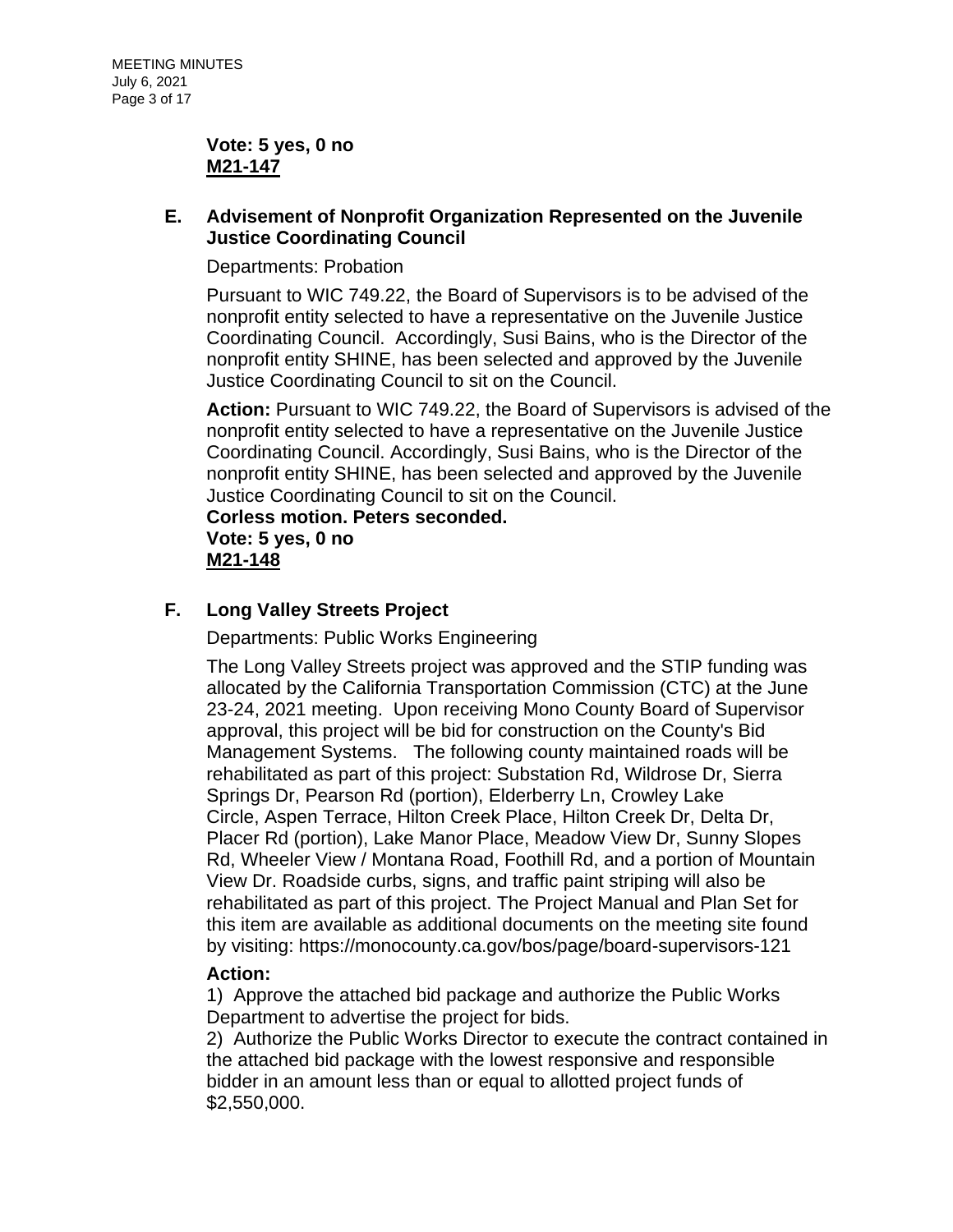3) Authorize the Public Works Director, in consultation with County Counsel, to administer that contract, including making minor amendments to said contract from time to time as the Public Works Director may deem necessary, and issue change orders to the contract in accordance with Public Contract Code §20142, provided such amendments and change orders do not substantially alter the scope of work, do not cause spending on the project to exceed the budgeted authority.

4) Authorize the Public Works Director to reject all bids if no bid is received that is less than or equal to allotted funds.

**Corless motion. Peters seconded. Vote: 5 yes, 0 no M21-149**

# **G. [COVID-19 Safe School Funding Award and Appropriations Increase](https://agenda.mono.ca.gov/AgendaWeb/CoverSheet.aspx?ItemID=13424&MeetingID=789)  [Request for FY 2021-22 Public Health Budget](https://agenda.mono.ca.gov/AgendaWeb/CoverSheet.aspx?ItemID=13424&MeetingID=789)**

Departments: Public Health

Request increase in FY 2021-22 Public Health appropriations of \$60,000 for the Safe Schools for All grant participation, funded through AB 86. The goals of the grant include increasing safety mitigation strategies and addressing barriers to in-person instruction. Requires 4/5ths approval of the Board.

**Action:** Approve increasing appropriations in the amount of \$60,000 to participate in the Safe Schools for All AB 86 grant funding opportunity to support the public health response to COVID-19 (requires 4/5ths vote approval).

**Corless motion. Peters seconded. Vote: 5 yes, 0 no M21-150**

## **H. [Maternal, Child, and Adolescent Health \(MCAH\) Agreement Funding](https://agenda.mono.ca.gov/AgendaWeb/CoverSheet.aspx?ItemID=13459&MeetingID=789)  [Application FY 2021-22](https://agenda.mono.ca.gov/AgendaWeb/CoverSheet.aspx?ItemID=13459&MeetingID=789)**

Departments: Public Health

Maternal, Child, and Adolescent Health (MCAH) Agreement Funding Application (AFA) for FY 2021-22.

**Action:** Approve the Maternal, Child, and Adolescent Health (MCAH) Agreement Funding Application (AFA) for FY 2021-22, and authorize the Chairperson to sign the MCAH AFA Agency Information Form to execute the agreement on behalf of the County. Additionally, provide authorization for the Public Health Director to approve minor amendments and/or revisions that may occur during the contract period provided they are approved by County Counsel and do not materially affect the County's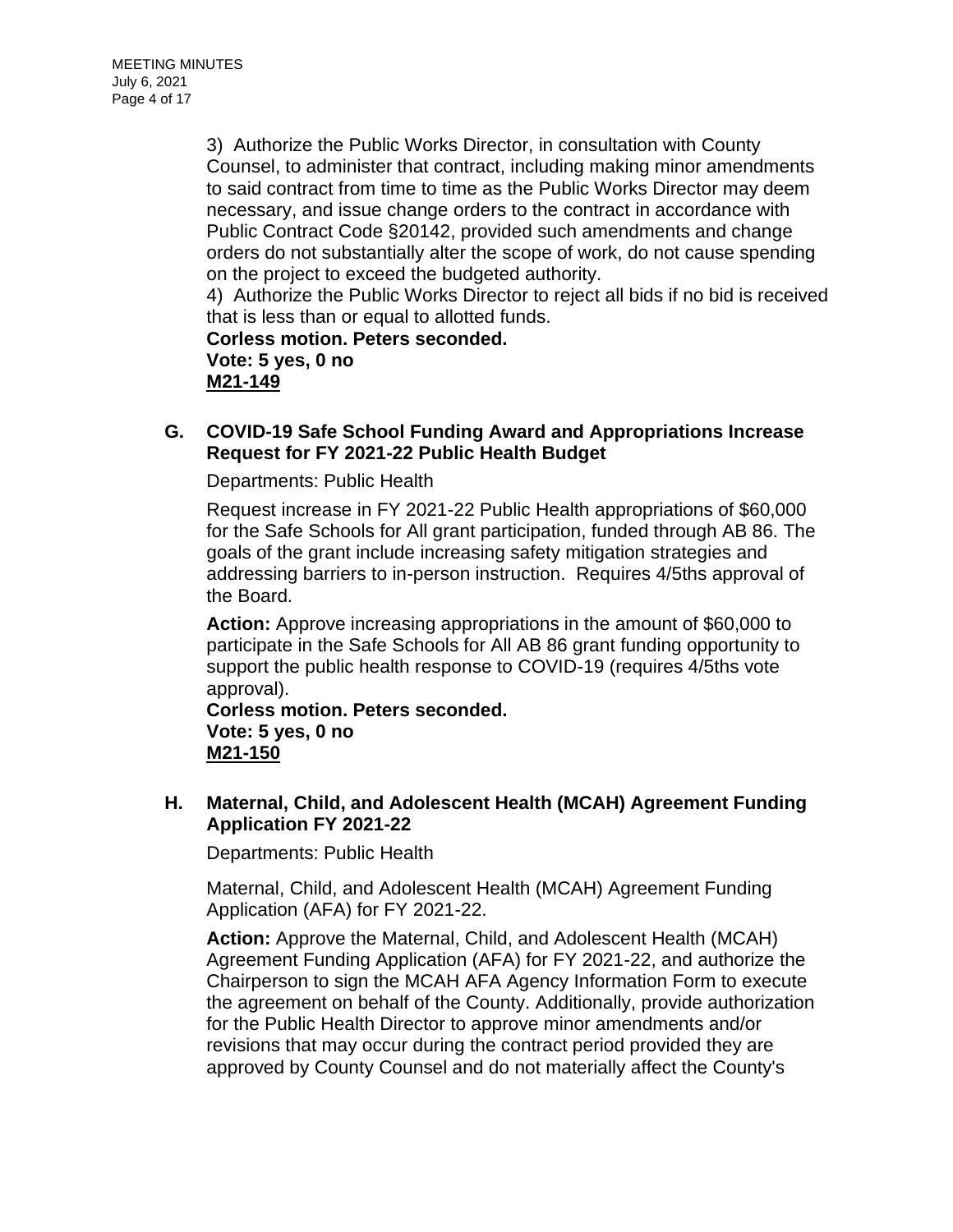rights. **Corless motion. Peters seconded. Vote: 5 yes, 0 no M21-151**

# **I. [Proposed Contract with Crestwood Behavioral Health, Inc. Pertaining](https://agenda.mono.ca.gov/AgendaWeb/CoverSheet.aspx?ItemID=13490&MeetingID=789)  [to Residential Treatment Services](https://agenda.mono.ca.gov/AgendaWeb/CoverSheet.aspx?ItemID=13490&MeetingID=789)**

Departments: Behavioral Health

Proposed contract with Crestwood Behavioral Health, Inc. pertaining to Residential Treatment Services.

**Action:** Approve County entry into proposed contract and authorize CAO to execute said contract on behalf of the County. **Corless motion. Peters seconded.**

**Vote: 5 yes, 0 no M21-152**

# **6. CORRESPONDENCE RECEIVED**

Direction may be given to staff regarding, and/or the Board may discuss, any item of correspondence listed on the agenda.

*The Board acknowledged receipt of the correspondence.*

# **A. [Letter from Lahontan Regional Water Quality Control Board](https://agenda.mono.ca.gov/AgendaWeb/CoverSheet.aspx?ItemID=13452&MeetingID=789)  [Regarding Termination of Septic Tank Guidelines Memorandum of](https://agenda.mono.ca.gov/AgendaWeb/CoverSheet.aspx?ItemID=13452&MeetingID=789)  [Understanding](https://agenda.mono.ca.gov/AgendaWeb/CoverSheet.aspx?ItemID=13452&MeetingID=789)**

The Lahontan Regional Water Quality Control Board is terminating the Septic Tank Guidelines Memorandum of Understanding between the Water Board and Mono County. The MOU was issued in 1989, amended in1991, and will terminate 30 days after the date on this letter pursuant to MOU Section X(10). The MOU authorized the County to issue construction permits for individual subsurface disposal systems without Water Board approval, provided those projects complied with MOU conditions.

### **Stacey Simon, County Counsel:**

- Discussed this matter with Environmental Health Director Louis Molina and clarified that this is a housekeeping item, it does not impact any operation
- **B. [Mono County Grand Jury 2020-2021 Workforce Housing Crisis Final](https://agenda.mono.ca.gov/AgendaWeb/CoverSheet.aspx?ItemID=13476&MeetingID=789)  [Report](https://agenda.mono.ca.gov/AgendaWeb/CoverSheet.aspx?ItemID=13476&MeetingID=789)**

The Mono County Grand Jury released their 2020-2021 Workforce Housing Crisis Final Report on June 14, 2021. The Mono County Grand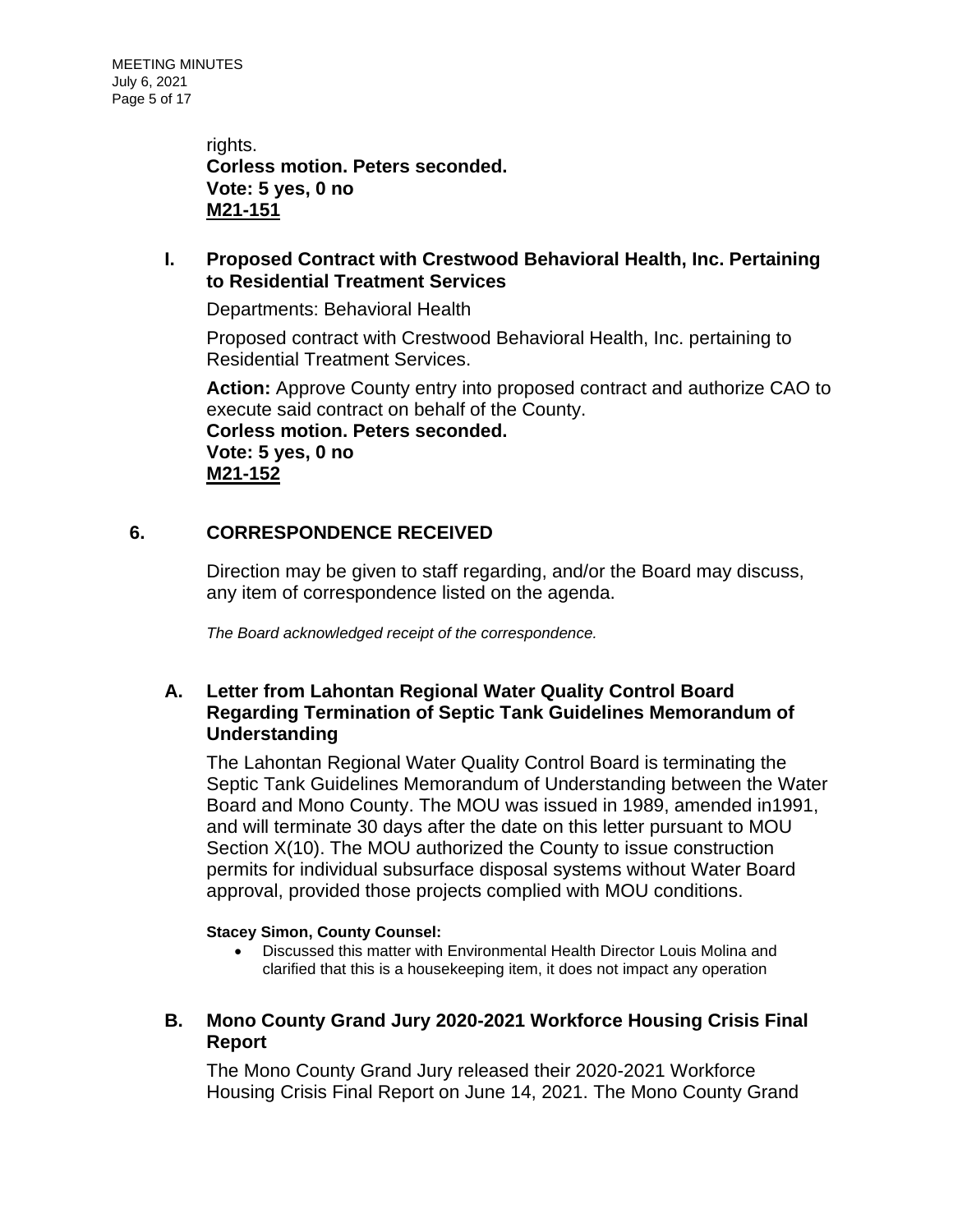Jury recommends that more specificity be introduced into the housing plans from Mono County and the Town of Mammoth Lakes, that dedicated responsible parties be identified, and that innovations be investigated and implemented now.

#### **Chair Kreitz:**

• Talked with staff about this, will be reviewing report formally in August as an agenda item. Providing input and having a discussion to shape the response.

## **C. [Letter from Claudia Bonnet Regarding Positive Experience with Mono](https://agenda.mono.ca.gov/AgendaWeb/CoverSheet.aspx?ItemID=13464&MeetingID=789)  [County Staff Related to Mountain View Fire Recovery Process](https://agenda.mono.ca.gov/AgendaWeb/CoverSheet.aspx?ItemID=13464&MeetingID=789)**

A letter from Coleville resident, Claudia Bonnet, thanking Mono County staff for assistance during the Mountain View Fire recovery process.

#### **Supervisor Peters:**

• Acknowledged that there are still people with high levels of frustration, but also high levels of satisfaction. Thanked Claudia for her letter.

### **D. [Letter from Antelope Valley Fire Protection District Regarding](https://agenda.mono.ca.gov/AgendaWeb/CoverSheet.aspx?ItemID=13478&MeetingID=789)  [Mitigation Fees Waiver Due to the Mountain View Fire Loss](https://agenda.mono.ca.gov/AgendaWeb/CoverSheet.aspx?ItemID=13478&MeetingID=789)**

A letter from Antelope Valley Fire Protection District requesting the Board of Supervisors waive the mitigation fees for homes being rebuilt due to the Mountain View Fire with certain requirements.

#### **Stacey Simon, County Counsel:**

• The mitigation fees are adopted by Board of Supervisors and then remitted to the districts

### **Supervisor Peters:**

• Direction to staff to return with the resolution to waive the mitigation fees

# **E. [Lieutenant Governor's Proclamation of the California Gubernatorial](https://agenda.mono.ca.gov/AgendaWeb/CoverSheet.aspx?ItemID=13494&MeetingID=789)  [Recall Election](https://agenda.mono.ca.gov/AgendaWeb/CoverSheet.aspx?ItemID=13494&MeetingID=789)**

### Departments: Elections

A proclamation by the Lieutenant Governor of the State of California Eleni Kounalakis that the California Gubernatorial Recall Election will be held throughout the state on Tuesday, September 14, 2021.

### **Scheereen Dedman, Acting Clerk-Recorder-Registrar:**

• The Secretary of State, vendors, and everyone involved has been very supportive of the new change in our County and department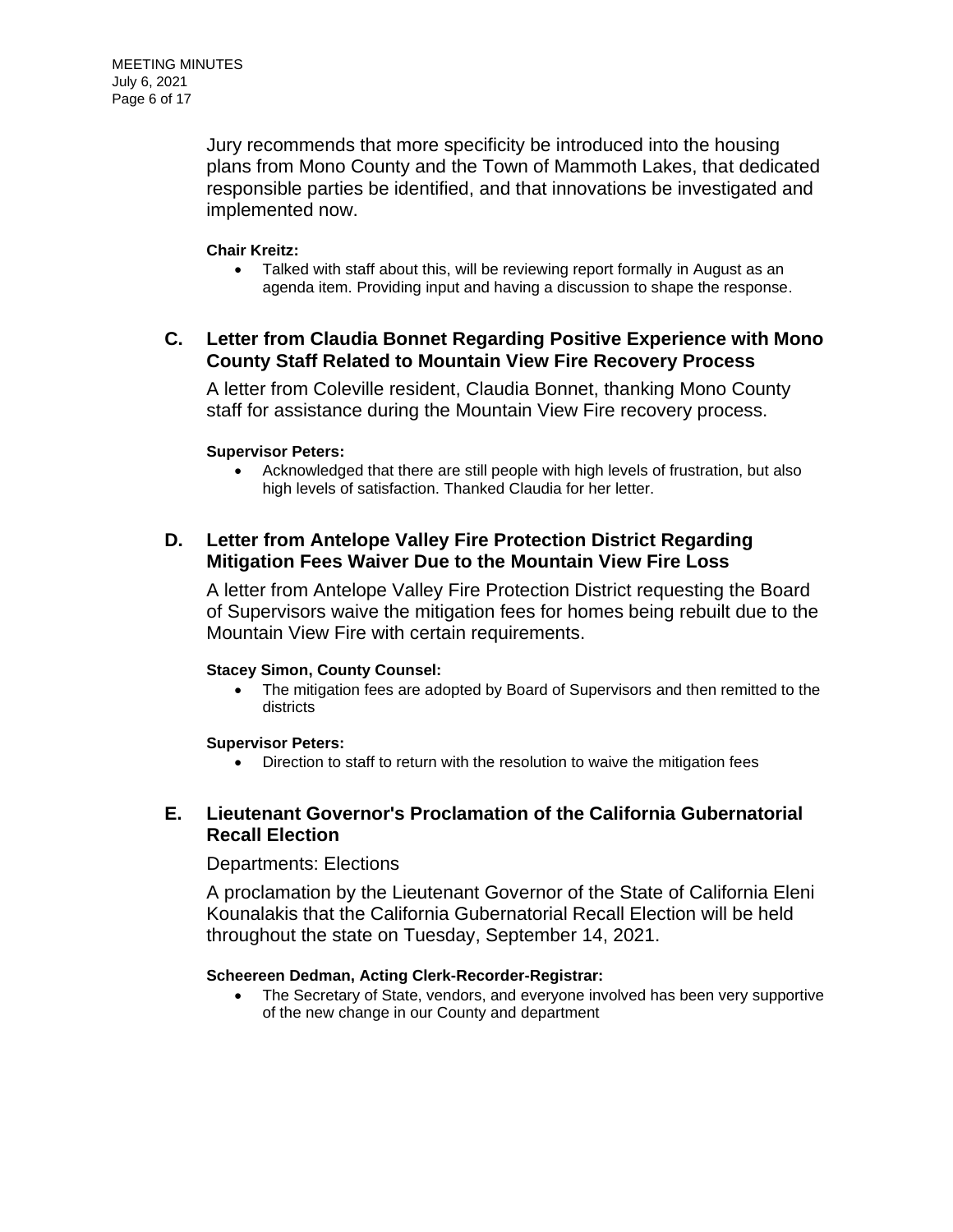## **7. REGULAR AGENDA - MORNING**

## **A. [PUBLIC HEARING: Mono County Ambulance Rate Increase](https://agenda.mono.ca.gov/AgendaWeb/CoverSheet.aspx?ItemID=13414&MeetingID=789)**

Departments: Emergency Medical Services

(Chris Mokracek, EMS Chief) - Public hearing regarding increasing ground ambulance rates in Mono County for Fiscal Year 2022.

**Action:** Conduct public hearing. Adopt Resolution R21-48 increasing ambulance rates in Mono County for Fiscal Year 2022.

*Public Hearing Opened: 9:10 AM*

#### **Chris Mokracek, EMS Chief:**

• Provided background on increase

#### **Stacey Simon, County Counsel:**

• County still heavily subsidizes its EMS program. Allowed to charge rates up to the actual cost of providing services. These rates are still below the actual cost to the County.

No Public Comment

*Public Hearing Closed: 9:20 AM*

**Gardner motion. Corless seconded. Vote: 5 yes, 0 no R21-48**

## **B. [Suddenlink/Altice Internet Service Issues](https://agenda.mono.ca.gov/AgendaWeb/CoverSheet.aspx?ItemID=13497&MeetingID=789)**

Departments: County Counsel and IT

(Stacey Simon and Nate Greenberg) - Letter to Suddenlink/Altice and the California Public Utilities Commission regarding service issues with Suddenlink internet service. A draft letter has been developed by staff from Mono, Placer and Nevada Counties and the cities of Truckee and Mammoth Lakes, which are all experiencing issues similar to those experienced by customers in Mono County. The proposed letter will be provided at your meeting.

**Action:** Approve proposed letter as amended - add CSAC, RCRC and NACO to the "cc" list, insert a mention of the Mono County Grand Jury report on broadband issues and change the order of one of the bullets.

### **Corless motion. Duggan seconded. Vote: 5 yes, 0 no M21-153**

**Stacey Simon, County Counsel:**

• Introduced item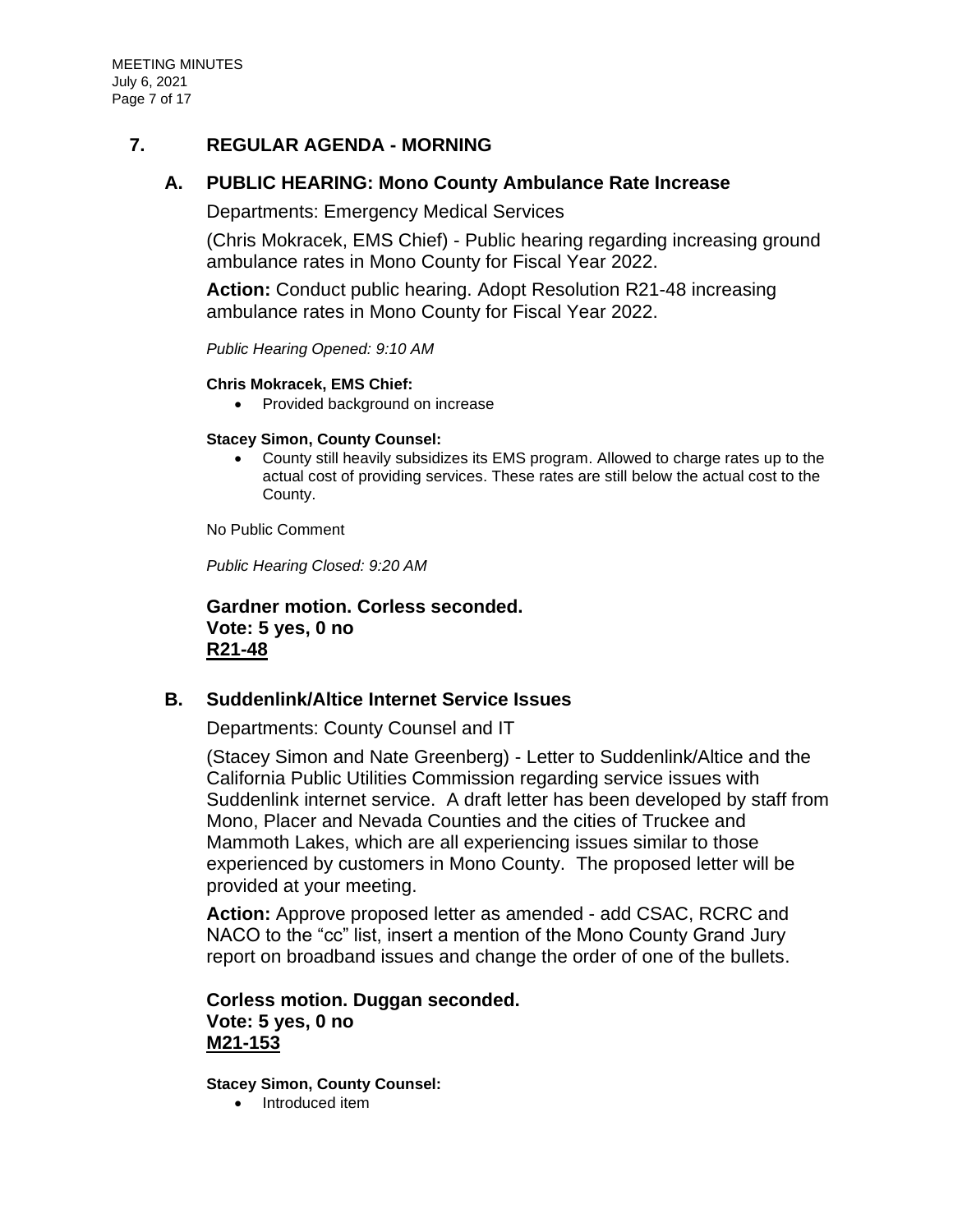• Came to our attention on Friday that there is an opportunity now resulting from renewal of the Suddenlink franchise with the State that makes it time sensitive to get this letter approved and sent to Suddenlink with a copy of the Public Utilities Commission and our State representatives.

#### **Nate Greenberg, IT Director:**

• Reviewed contents of letter

### **C. [Justice, Equity, Diversity, and Inclusion \(JEDI\) Update](https://agenda.mono.ca.gov/AgendaWeb/CoverSheet.aspx?ItemID=13456&MeetingID=789)**

### Departments: CAO

(Scheereen Dedman, JEDI Coordinator) - Update on the proposed Justice, Equity, Diversity, and Inclusion (JEDI) training plan.

#### **Action:** None.

#### **Scheereen Dedman, JEDI Coordinator:**

- Read letter received by the County regarding a visitor's experience with racism
- Met with key observers and participants of the JEDI group in order to solidify what everybody believes is the point to JEDI
- This is a group that will be trained by Dr. Cameron Wedding
- Reviewed phase training

#### **Supervisor Corless:**

- Encourage having a JEDI representative from every department
- Suggest working with Chair Kreitz on sending an email to all staff regarding JEDI participation

## **D. [COVID-19 \(Coronavirus\) Update](https://agenda.mono.ca.gov/AgendaWeb/CoverSheet.aspx?ItemID=13370&MeetingID=789)**

### Departments: CAO, Public Health

(John C. Craig, Assistant CAO, Bryan Wheeler, Public Health Director) - Update on Countywide response and planning related to the COVID-19 pandemic. Discussion of planning for changes to County operations as the State continues in its "Beyond the Blueprint" stage, including, but not limited to: status of emergency declarations; returning to in-person County meetings; returning remote employees to work.

#### **Action:** None.

#### **Bryan Wheeler, Public Health Director:**

- PPT presentation (can be found under Supporting Documents on the meeting webpage: [https://monocounty.ca.gov/bos/page/board-supervisors-121\)](https://monocounty.ca.gov/bos/page/board-supervisors-121) – 7-day metrics, County COVID-19 transition plan, testing schedule
- Longevity of effectiveness of various vaccines available preliminary data released suggesting the vaccine could be good for several years
- Addressed possible Delta variant cases in Mono County
- Vaccinations for teenagers

#### **John Craig, Assistant CAO:**

• Civic Center reopening update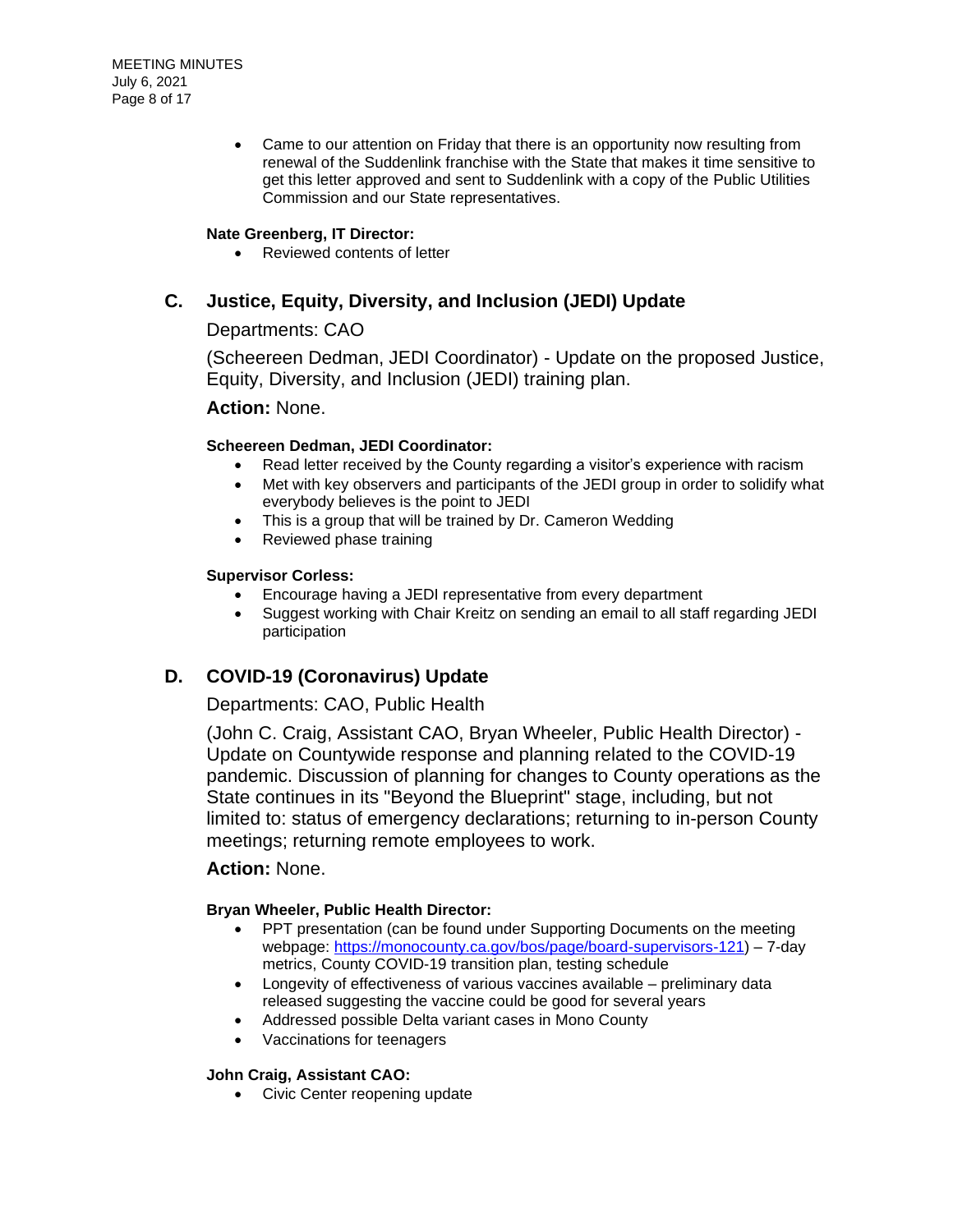*Break: 10:23 AM Reconvened: 10:40 AM*

# **E. [Mountain View Fire Update and Review of Emergency Declarations](https://agenda.mono.ca.gov/AgendaWeb/CoverSheet.aspx?ItemID=13361&MeetingID=789)**

Departments: Mountain View Fire Emergency Operations Center

(Mary Booher, Mountain View Fire Consultant) - Review of continuing need for Board of Supervisor's November 17, 2020, Declaration of Local Emergency of and Mono County Health Officer's November 19, 2020, Declaration of Local Health Emergency for the Mountain View Fire.

**Action:** Hear report from Incident Command and involved staff regarding status of Mountain View Fire response and recovery efforts.

Find that there is a need to continue the local state of emergency declared on November 17, 2020 and/or the local health emergency declared on November 19, 2020 (ratified by the Board on November 24, 2020).

# **Peters motion. Duggan seconded. Vote: 5 yes, 0 no M21-154**

**Mary Booher, Mountain View Fire Consultant:**

• It is important to continue the emergency declaration for several reasons: until we have completed the debris removal process, fee waivers

## **F. [Resolution Urging Governor Newsom to Adopt the Federal Weekly](https://agenda.mono.ca.gov/AgendaWeb/CoverSheet.aspx?ItemID=13450&MeetingID=789)  [Hours Work Standard for Sheepherders in California](https://agenda.mono.ca.gov/AgendaWeb/CoverSheet.aspx?ItemID=13450&MeetingID=789)**

Departments: Agricultural Commissioner

(Nathan D. Reade, Agricultural Commissioner) - Proposed resolution urging Governor Newsom to adopt the federal weekly hours work standard for sheepherders in California due to recent legislative changes that require changes in how herder's hours are calculated for overtime pay.

**Action:** Approve Resolution R21-49 urging Governor Newsom to adopt the federal weekly hours work standard for sheepherders in California. **Peters motion. Corless seconded. Vote: 3 yes, 2 no**

**R21-49**

**Roll Call: Corless - Y Duggan - Y Gardner - N Kreitz - N Peters - Y**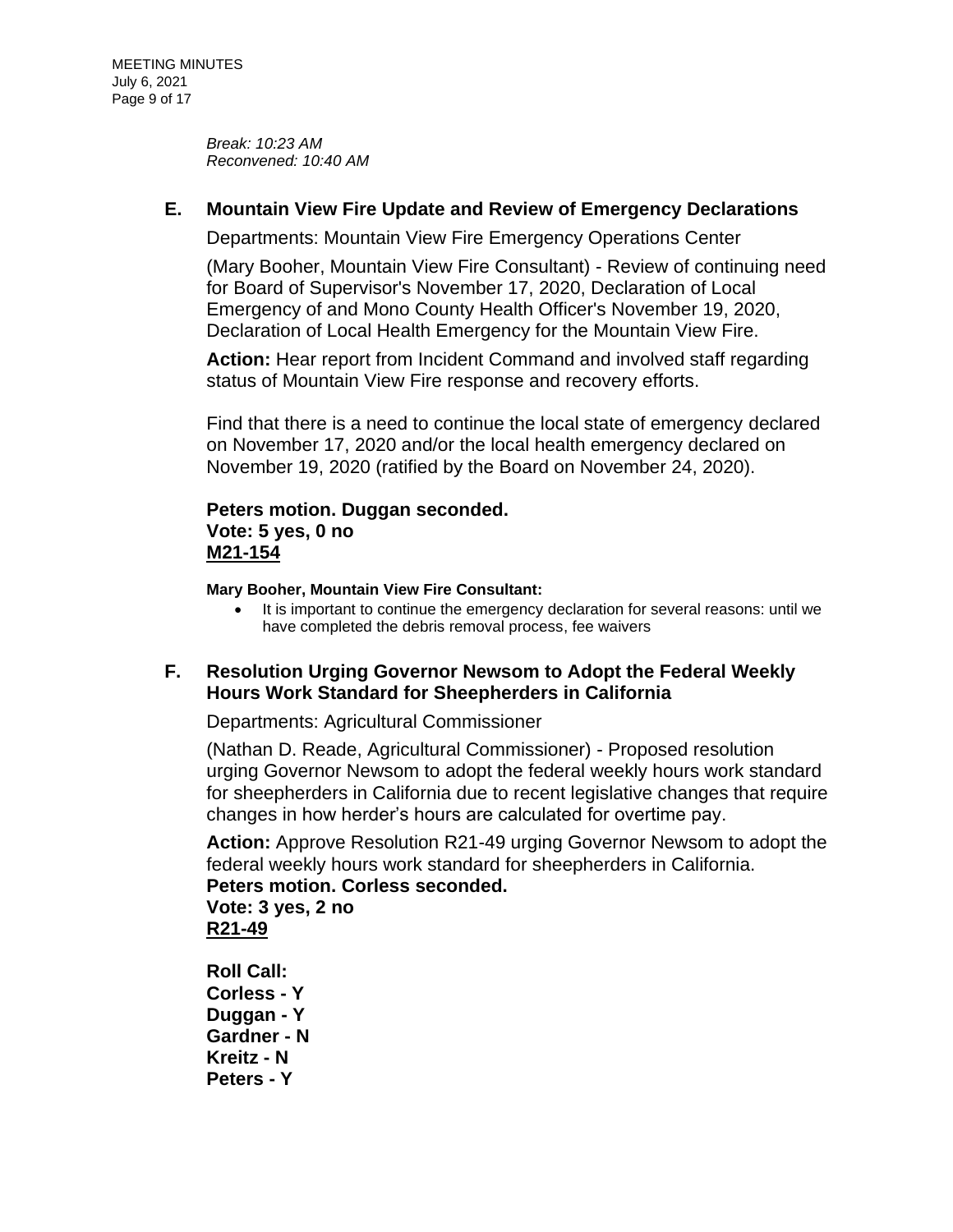#### **Brent Calloway, Agricultural Commissioner Office:**

• Presented item

#### **Andree Soares, California Wool Growers Association:**

• Provided background on legislative changes

## **G. [Ordinance Amending Mono County Code Chapter 7.28 -](https://agenda.mono.ca.gov/AgendaWeb/CoverSheet.aspx?ItemID=13451&MeetingID=789) Camping**

### Departments: Public Works

(Tony Dublino, Director of Public Works) - Proposed ordinance revising Mono County Code Chapter 7.28 - Camping - to clarify existing restrictions on camping in general and in or around County facilities and include a prohibition on camping on paved County Roads.

**Action:** Introduce, read title, and waive further reading of proposed ordinance.

**Gardner motion. Peters seconded. Vote: 4 yes, 1 no**

**M21-155**

**Roll Call: Corless - Y Duggan - Y Gardner - Y Kreitz - N Peters - Y**

### **Tony Dublino, Director of Public Works:**

• Presented item

#### **Supervisor Corless:**

- Expressed concerns regarding unintended consequences of this ordinance and the potential need to support unhoused residents
- Give the County more flexibility should we need to address the needs of unhoused residents such as safe parking designated area on County property

#### **Stacey Simon, County Counsel:**

- Clarified that the Ordinance prohibits camping in County parks which is defined to include a recreational facility or a community center. It would not apply to the courthouse of Civic Center parking lot or any other County owned property.
- Can add additional language under exceptions:
	- o "County Park" means all County Parks, Community Centers and Recreation Facilities and accompanying parking lots.
	- o Notwithstanding anything to the contrary in this Ordinance, the Board of Supervisors may designate specific county properties, including a County Park or Paved County, for overnight use in its discretion.

#### **Chair Kreitz:**

• Cannot support this Ordinance without a solution in place to accommodate unhoused residents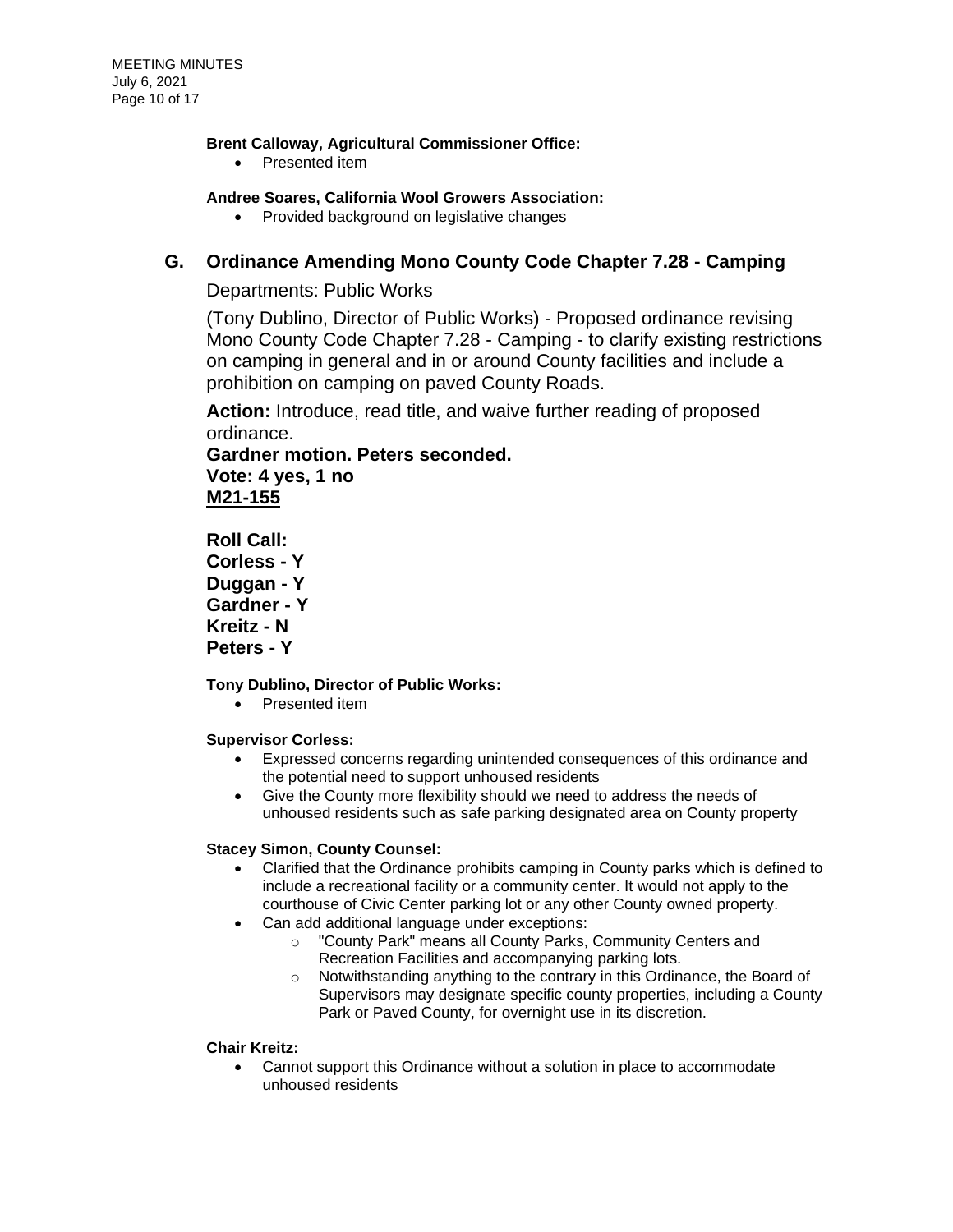### **H. [Ordinance Amending Section 2.04.030 of the Mono County Code to](https://agenda.mono.ca.gov/AgendaWeb/CoverSheet.aspx?ItemID=13457&MeetingID=789)  [Adjust Salaries for the Positions of Member and Chair of the Board of](https://agenda.mono.ca.gov/AgendaWeb/CoverSheet.aspx?ItemID=13457&MeetingID=789)  [Supervisors](https://agenda.mono.ca.gov/AgendaWeb/CoverSheet.aspx?ItemID=13457&MeetingID=789)**

Departments: CAO

(John C. Craig, Assistant CAO) - Proposed ordinance amending Mono County Code section 2.03.040 to adjust salaries for the elected positions of Supervisor and Chair of the Board of Supervisors in accordance with Mono County's Management Compensation Policy and the 2021 Salary Survey of management positions.

**Action:** Announce proposed salaries for Board Member and Board Chair and adopt proposed ordinance.

**Fiscal Impact:** Approval of the salary adjustment ordinance for the Board will increase maximum Board compensation from \$4,109 to \$4,792 per month for regular Board members (an increase of \$683) and from \$4,462 to \$5,202 per month (an increase of \$740) for the Chair position. The maximum annual fiscal impact for the next fiscal year is estimated to be \$41,644, which is not included in the approved budget.

### **Peters motion. Duggan seconded. Vote: 3 yes, 2 no ORD21-04**

**Roll Call: Corless - N Duggan - Y Gardner - N Kreitz - Y Peters - Y**

**Stacey Simon, County Counsel:**

• Clarified that the Ordinance is on the regular agenda for a second reading due to the requirement for the Fiscal Impact needing to be read into record.

# **I. [Employment Agreement -](https://agenda.mono.ca.gov/AgendaWeb/CoverSheet.aspx?ItemID=13258&MeetingID=789) Animal Services Director**

Departments: Human Resources

(Ryan Roe, Acting Human Resources Director) - Proposed resolution approving a contract with Malinda Huggins as Animal Services Director, and prescribing the compensation, appointment and conditions of said employment.

**Action:** Announce Fiscal Impact. Approve Resolution R21-50, approving a contract with Malinda Huggins as Animal Services Director, and prescribing the compensation, appointment and conditions of said employment.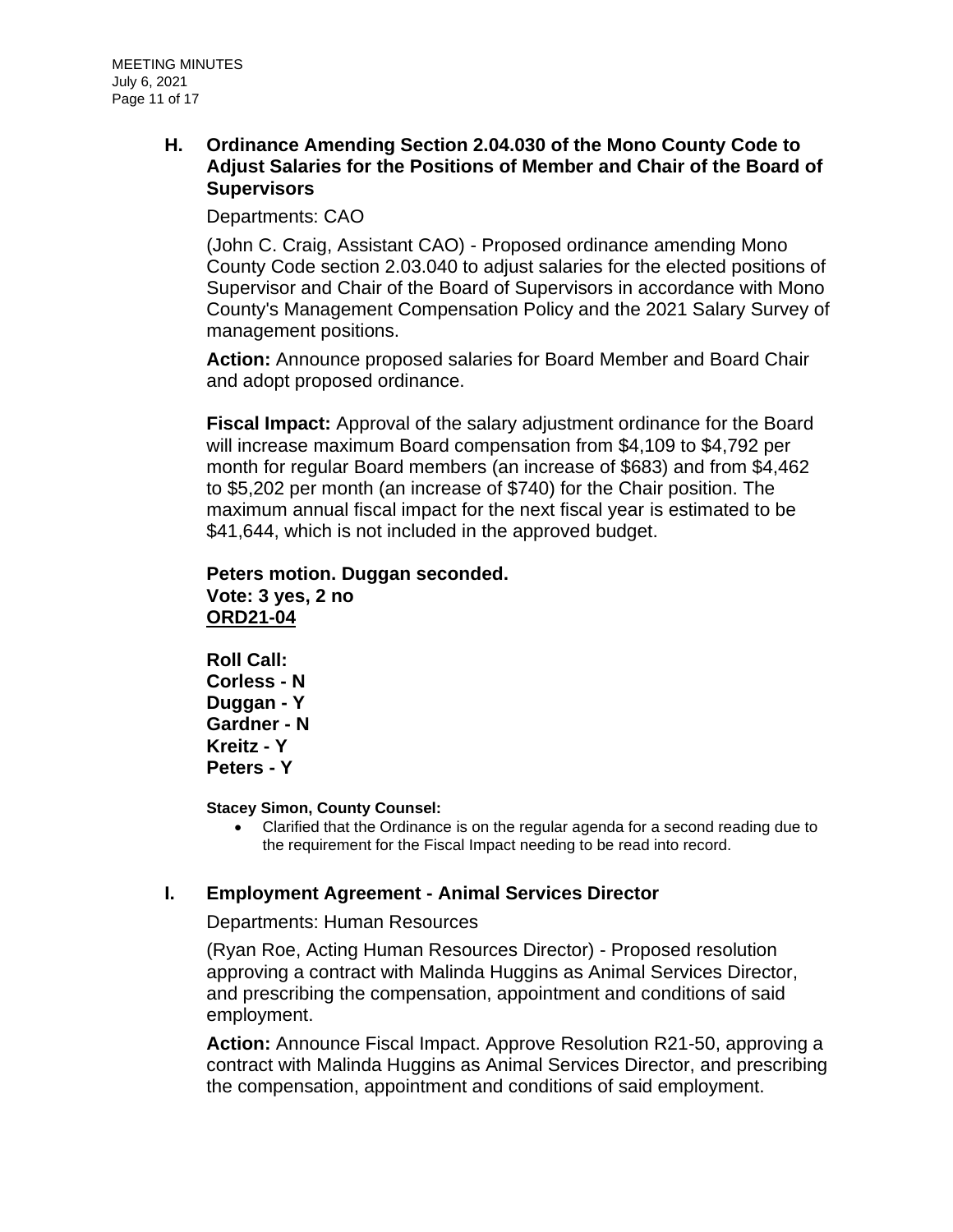Authorize the Board Chair to execute said contract on behalf of the County.

**Fiscal Impact:** The cost for an entire fiscal year would be \$106,791 of which \$74,286 is salary and \$32,505 is the cost of benefits. The increase in compensation of \$19,398 is not included in the approved budget.

### **Corless motion. Peters seconded. Vote: 5 yes, 0 no R21-50**

#### **Ryan Roe, Acting HR Director:**

• Presented item

#### **Supervisor Peters:**

• County is lucky to have Malinda Huggans as the Animal Services Director

#### **Stacey Simon, County Counsel:**

• Pointed out that this contract and the two that follow it do follow the new model in terms of including language related to setting specific performance goals, having those evaluated by their supervisors each year, and eliminating the three year term.

### **J. Employment Agreement - [Assistant District Attorney](https://agenda.mono.ca.gov/AgendaWeb/CoverSheet.aspx?ItemID=13465&MeetingID=789)**

Departments: Human Resources

(Ryan Roe, Acting Human Resources Director) - Proposed resolution approving a contract with David M. Anderson as Assistant District Attorney, and prescribing the compensation, appointment and conditions of said employment.

**Action:** Announce Fiscal Impact. Approve Resolution R21-51, approving a contract with David M. Anderson as Assistant District Attorney, and prescribing the compensation, appointment and conditions of said employment. Authorize the Board Chair to execute said contract on behalf of the County.

**Fiscal Impact:** The cost for an entire fiscal year is \$190,499 of which \$147,084 is salary and \$44,415 is the cost of benefits, and was included in the approved budget.

### **Peters motion. Duggan seconded. Vote: 5 yes, 0 no R21-51**

**Ryan Roe, Acting HR Director:**

• Presented item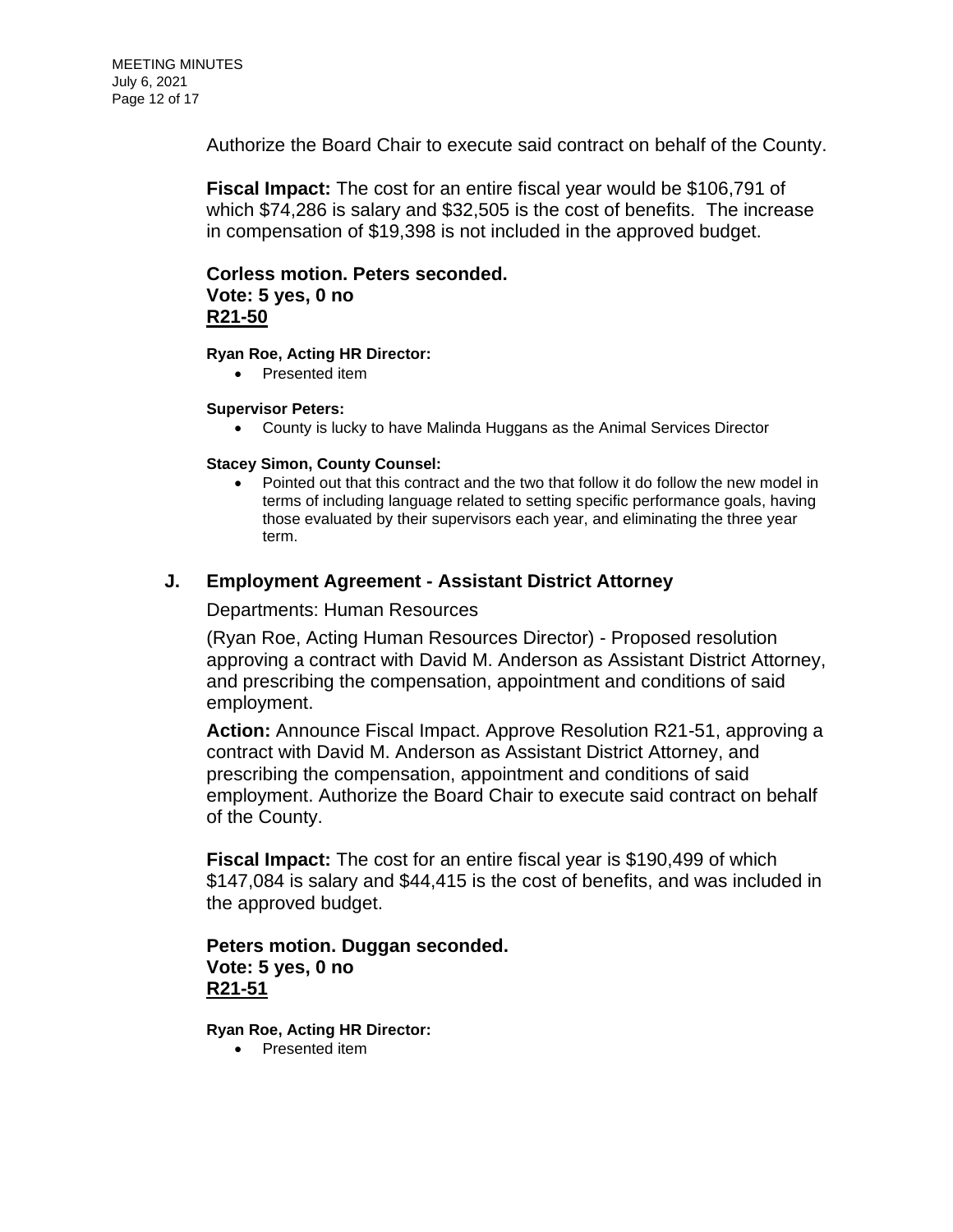MEETING MINUTES July 6, 2021 Page 13 of 17

### **K. [Employment Agreement -](https://agenda.mono.ca.gov/AgendaWeb/CoverSheet.aspx?ItemID=13466&MeetingID=789) Assistant to the CAO**

Departments: Human Resources

(Ryan Roe, Acting Human Resources Director) - Proposed resolution approving a contract with Scheereen Dedman as Assistant to the County Administrative Officer, with a temporary appointment as Acting Clerk/Recorder/Registrar of Voters, and prescribing the compensation, appointment and conditions of said employment.

**Action:** Announce Fiscal Impact. Adopt Resolution R21-52, approving a contract with Scheereen Dedman as Assistant to the CAO, and temporarily as Acting Clerk/Recorder/Registrar of Voters, and prescribing the compensation, appointment, and conditions of said employment. Authorize the Board Chair to execute said contract on behalf of the County.

**Fiscal Impact:** The cost for an entire fiscal year would be \$118,288 of which \$94,809 is salary and \$23,479 is the cost of benefits and was included in the approved budget, with an additional estimated amount of \$770 (\$662 salary and \$108 benefits) for two months of serving temporarily as Acting Clerk/Recorder/Registrar of Voters.

### **Corless motion. Kreitz seconded. Vote: 5 yes, 0 no R21-52**

**Ryan Roe, Acting HR Director:**

• Presented item

### **8. OPPORTUNITY FOR THE PUBLIC TO ADDRESS THE BOARD**

None.

Moved to Item 10.

### **9. CLOSED SESSION**

*Closed Session: 12:15 PM Reconvened: 12:54 PM*

No action to report out of Closed Session.

## **A. Closed Session - [Labor Negotiations](https://agenda.mono.ca.gov/AgendaWeb/CoverSheet.aspx?ItemID=13368&MeetingID=789)**

CONFERENCE WITH LABOR NEGOTIATORS. Government Code Section 54957.6. Agency designated representative(s): John C. Craig, Stacey Simon, Janet Dutcher, and Anne Frievalt. Employee Organization(s): Mono County Sheriff's Officers Association (aka Deputy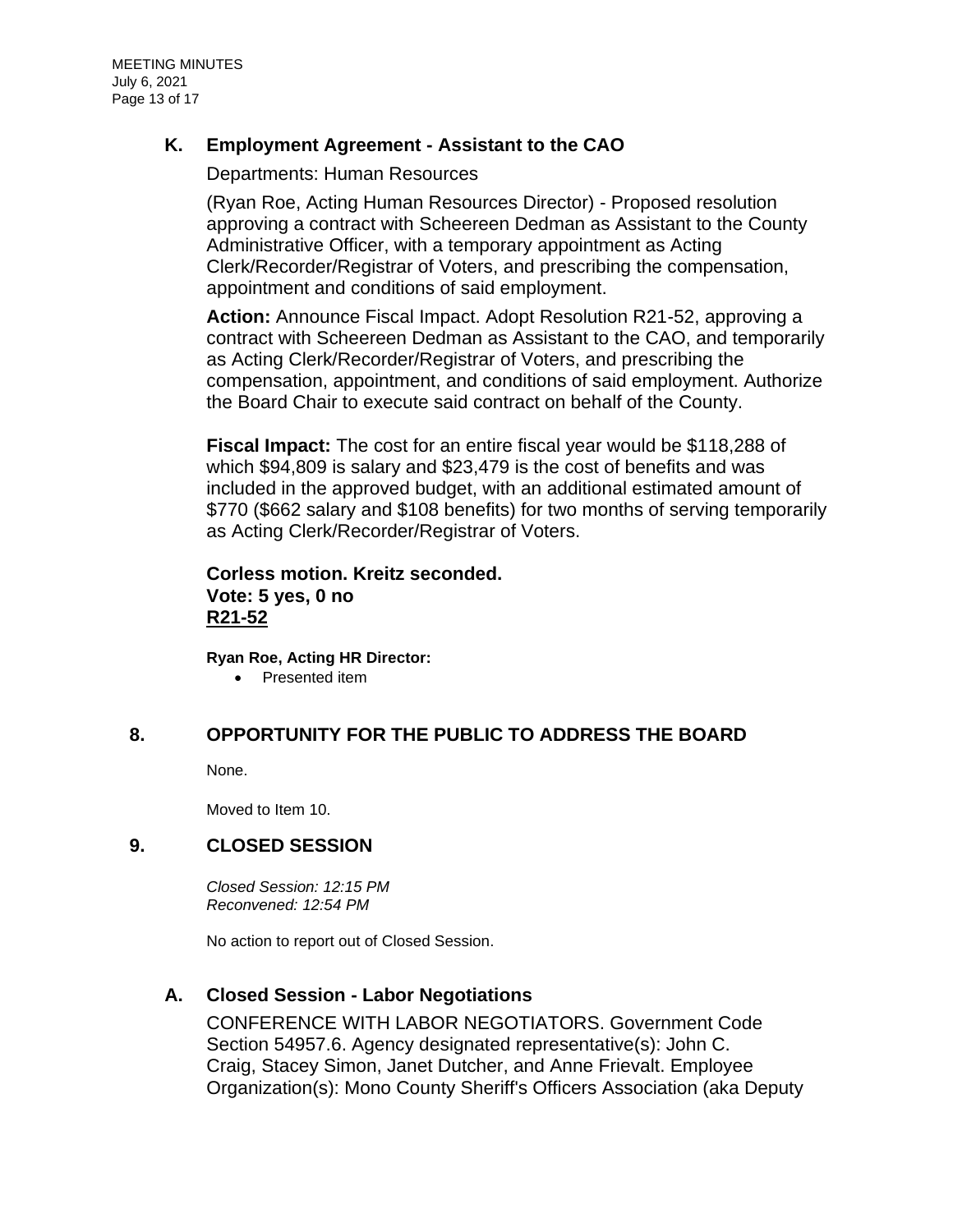Sheriff's Association), Local 39 - majority representative of Mono County Public Employees (MCPE) and Deputy Probation Officers Unit (DPOU), Mono County Paramedic Rescue Association (PARA), Mono County Public Safety Officers Association (PSO). Unrepresented employees: All.

# **B. Closed Session - [Existing Litigation](https://agenda.mono.ca.gov/AgendaWeb/CoverSheet.aspx?ItemID=13469&MeetingID=789)**

CONFERENCE WITH LEGAL COUNSEL – EXISTING LITIGATION. Paragraph (1) of subdivision (d) of Government Code section 54956.9. Name of case: *County of Mono v. Amerisourcebergen Drug Corp., Cardinal Health, McKesson Corporation, Purdue Pharma L.P., Purdue Pharma, Inc, The Purdue Frederick Co., Inc. et al.*, U.S. Dist. Court for Eastern California, Case No. 2:18-cv-00149-MCEKJN.

# **C. Closed Session - [Existing Litigation](https://agenda.mono.ca.gov/AgendaWeb/CoverSheet.aspx?ItemID=13481&MeetingID=789)**

CONFERENCE WITH LEGAL COUNSEL - EXISTING LITIGATION. Paragraph (1) of subdivision (d) of Government Code section 54956.9. Name of case: Claim for damages filed by Adam Flores against Mono County.

# **D. Closed Session - [Existing Litigation](https://agenda.mono.ca.gov/AgendaWeb/CoverSheet.aspx?ItemID=13493&MeetingID=789)**

CONFERENCE WITH LEGAL COUNSEL – EXISTING LITIGATION. Paragraph (1) of subdivision (d) of Government Code section 54956.9. Name of case: *Ormat Technologies v. The County of Mono California, Mono County CUPA, Cal OES.* (Case No. CV210049).

# **10. BOARD MEMBER REPORTS**

### **Supervisor Corless:**

- 6/16-18: RCRC board meeting and tour—many thanks to all county staff and partners who made this meeting such a big success.
- 6/23: California Fire Safe Council webinar regarding the county wildfire coordinator grant opportunity
- 6/25: CA Association of Local Behavioral Health Boards and Commissions meeting and training
- 6/30: Shady Rest/Inyo Craters recreation ;planning discussion; Western Governors' Association virtual meeting, including presentation by Interior Sec. Haaland; Town meeting regarding proposed bus turnaround at Woodman Street and bus service in Old Mammoth.
- 7/1: Great Basin Unified Air Pollution Control District meeting: Board met in Markleeville; approved the Coso Junction Planning Area PM 10 maintenance plan; approved an order to LADWP to implement dust control mitigation in the Sibi Patsiata-wae-tu cultural resource area; and approved a letter from the governing board to LADWP regarding Mono Lake Air Quality.
- July 4 festivities in Mammoth Lakes area: Busy and seemingly successful weekend. Negative impacts of recreation/tourism use impacts appeared to be more successfully mitigated, thanks to increased management efforts and volunteerism.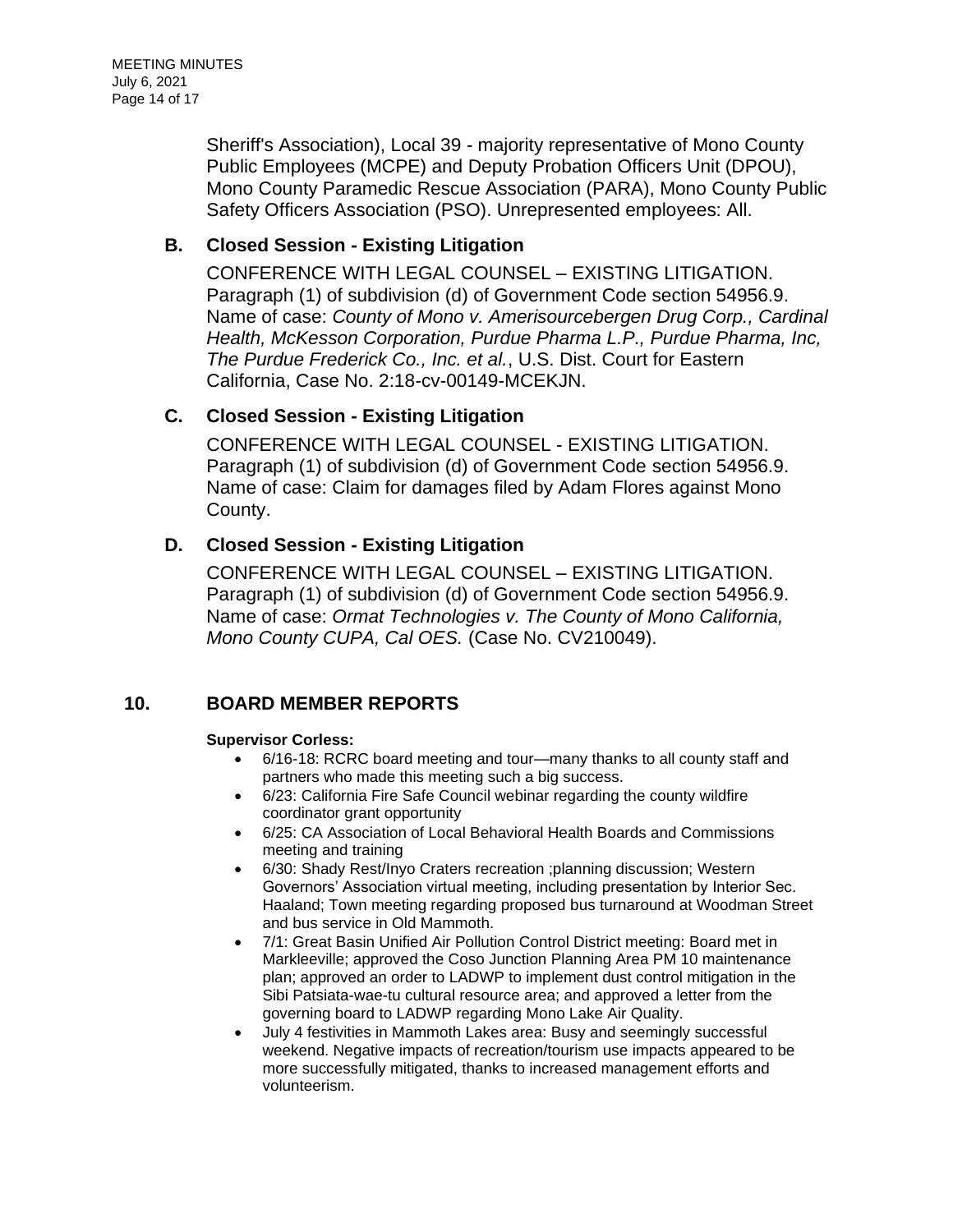• Would like to encourage department/commission reports during regular board meetings.

#### **Supervisor Duggan:**

- 06/15/21 I participated in the annual meeting of the Mono County Housing Authority with my fellow Board member. We were briefed on Mono County Housing programs by Staff and engaged in housing policy discussion and Mono County's response to housing affordability issues regarding SB 35 funding.
- 6/17/21 I assisted with the Lakes Basin Tour presentations for the RCRC Annual Board meeting.
- 6/18/21 I participated in the second of 2 CSAC workshops in Leading for Diversity, Equity, and Inclusion. This was an interactive session with elected officials and staff from multiple counties that I found inciteful, thought provoking, and very helpful with ideas to increase participation in DEI programs in county governments.
- 6/22/21 I attended the CSA1 Advisory Board meeting where we thanked retiring Board Secretary Marianne O'Connor for her many years of service to the Board and Crowley community. There was a presentation from a Wireless Internet Service Provider that offers an internet option for the northern portion of CSA1 that does not have reliable service. I will share the presentation materials with staff and follow up with the CSA1 Board for options or next steps.
- 6/23/21 I attended the regular meeting of TVGMD where we discussed board vacancies and new member qualifications, guidelines for fee increases, and possible responses to the upcoming GSP draft from OVGA.
- 6/25/21 I participated in the ESTA Board of Directors meeting. We approved a new contract and wage increase for the Executive Director, along with the LSC service contract, and received an update from YARTS.
- 6/29/21 I participated in a Special Meeting of the IMACA Board to accept the 2022-2023 Community Needs Assessment to meet deadlines for pending grants.
- 7/1 I participated in the in-person meeting of the Great Basin Air Pollution Control District Governing Board Meeting in Markleeville along with Board Member Corless (thanks again for the donuts!) Items on the agenda included adoption and approval of the 2021 Coso Junction PM10 Planning Area Second 10-year Maintenance Plan, the order to implement dust control measures in the Sibi Patsiata wae-tu Cultural Resource Area at Owens Dry Lake, and the approval of a letter from the governing board to LADWP Water and Power Board regarding Mono Lake air quality.
- $7/2 1$  attended the CSA1 Special Meeting where the advisory board suggested pay rate increased for yoga class instructors and for the activities programmer. The Board Secretary will work with the appropriate staff on process for approval and implementation.

#### **Supervisor Gardner:**

- On Thursday June 17 I chaired a meeting of the Mono County First 5 Commission. We approved several contracts, reviewed the First 5 California State Evaluation Report, reviewed and approved the First 5 budget, and discussed childcare needs and possible responses.
- On Friday June 18 I participated in a meeting of the NACO Public Lands Policy Steering Committee. We reviewed proposed policy resolutions for the upcoming NACO Conference and heard an update on pending legislation.
- On Wednesday June 23 I participated in a Zoom call about the proposed County Wildfire Coordinator positions funded by the state. We need to make sure County staff are planning to move forward with the application for these funds.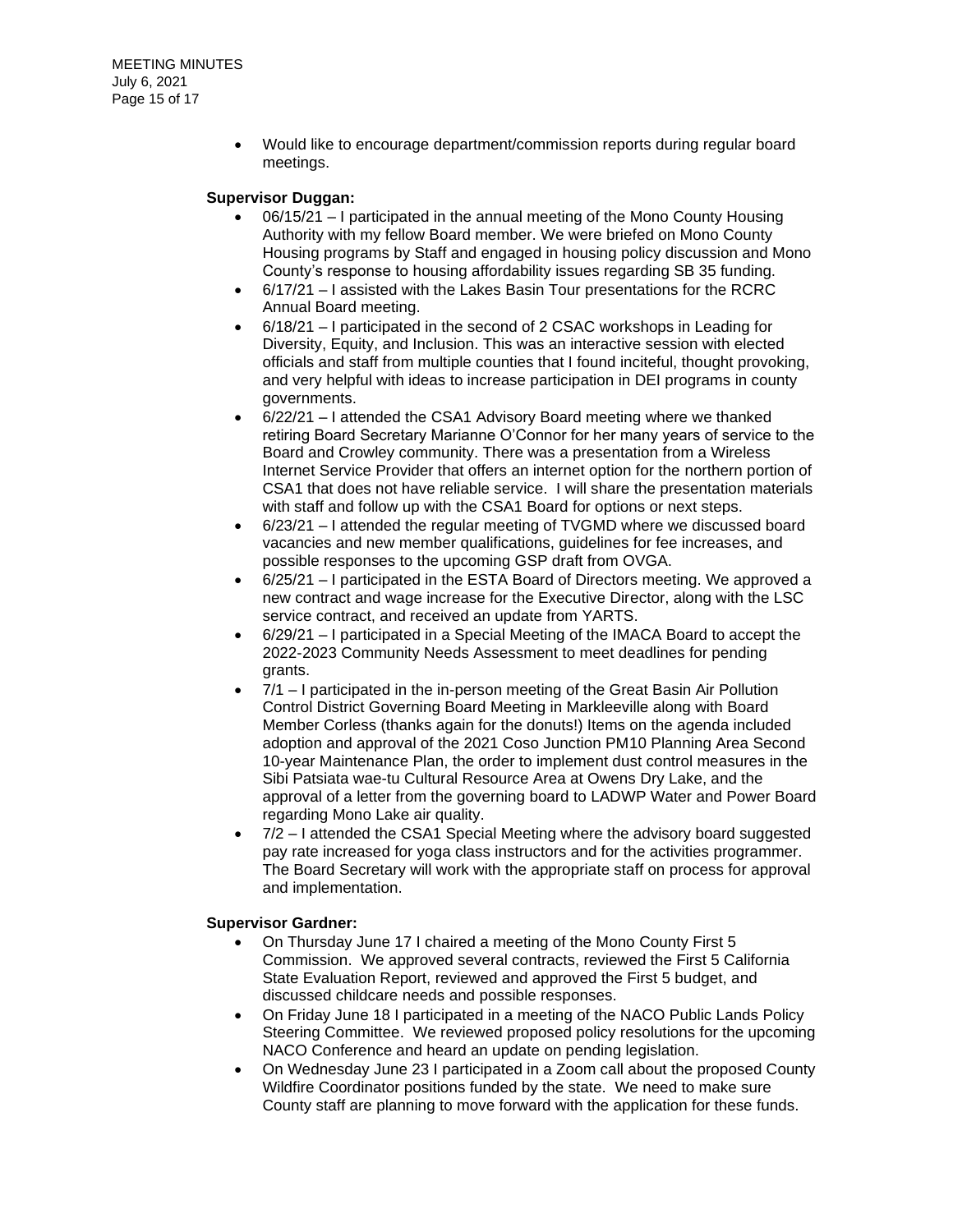- On June 23 I also listened to a webinar on Policies to Protect Working Families: Rethinking Social Insurance. This was very informative about the extent to which current unemployment and related programs provide adequate support for working families.
- On June 23 I also participated in the monthly meeting of the Juvenile Justice Coordinating Council. This group continues to get organized to meet recent state legislative requirements.
- Finally, on June 23 I spoke with Robert Bendorf about our planned strategic planning workshop this month.
- On Friday June 25 I participated in the monthly meeting of the Eastern Sierra Transit Authority Board. We approved some contracts and reviewed regular operations and financial reports.
- Finally, on Monday, June 28 I participated in a meeting of the NACO Finance and Other Related Policy Committee. I spoke about my resolution to encourage the Congress and the President to approve all federal budget legislation on time to avoid any Federal agency shutdowns.

#### **Chair Kreitz:**

- June 16th I attended the Community Corrections Partnership General Committee meeting. The committee had a lengthy discussion on transitional housing. There is interest in using some of the trailers from LA possibly in conjunction with some of Mono County's land for this purpose.
- I participated in several of the RCRC events during June 15-18th.
- June 22, I provided a brief oral overview of our Board's letter to the Board of Forestry on their proposed changes to the State's Minimum Fire Safe Regulations at their special meeting to hear from the public.
- Thursday, June 24th I attended the Mammoth Lakes Tourism coffee where a large, diverse panel of folks discussed the upcoming summer tourist season.
- Later, June 24th, I attended a special meeting of the NACo Community, Economic, and Workforce Development Committee to review the resolutions for the annual meeting. I shared the resolution I am sponsoring on supporting changes to the four percent Low Income Housing Tax Credit's Private Activity Bond requirement from 50% to 25%.
- Friday, June 25th I met with some members of ESCOG and staff to discuss a regional housing gathering. Looking to have a regional meeting to discuss various topics of housing and strategies to make more progress.
- On July 1, I attended another ILG housing workshop, this one on Equity and Housing. The panelist included folks from HCD, BBK, Vice-Mayor of Berkeley, and a non-profit. There was good background on fair housing policy. Several highlights for me was the city of Berkeley's work on changing their historic zoning that is discriminatory in nature to be inclusionary, including allowing more density and less single family residence only zoning. And the importance and focus area of the Three Ps - Production, Preservation and Protection for affordable housing.
- I spoke with CAO Lawton about this, and want to socialize it here, that I believe we need to declare housing as a public health emergency. I also suggest that we use some of our housing fund to do an RFP for help implementing the policies we supported at our June 15th Housing Authority meeting since Mono County Community Development Department lacks the capacity to tackle those priorities.

#### **Supervisor Peters:**

• Participated in multiple NACo broadband taskforce meetings to finalize the literature that will be coming out this week at the NACo Conference